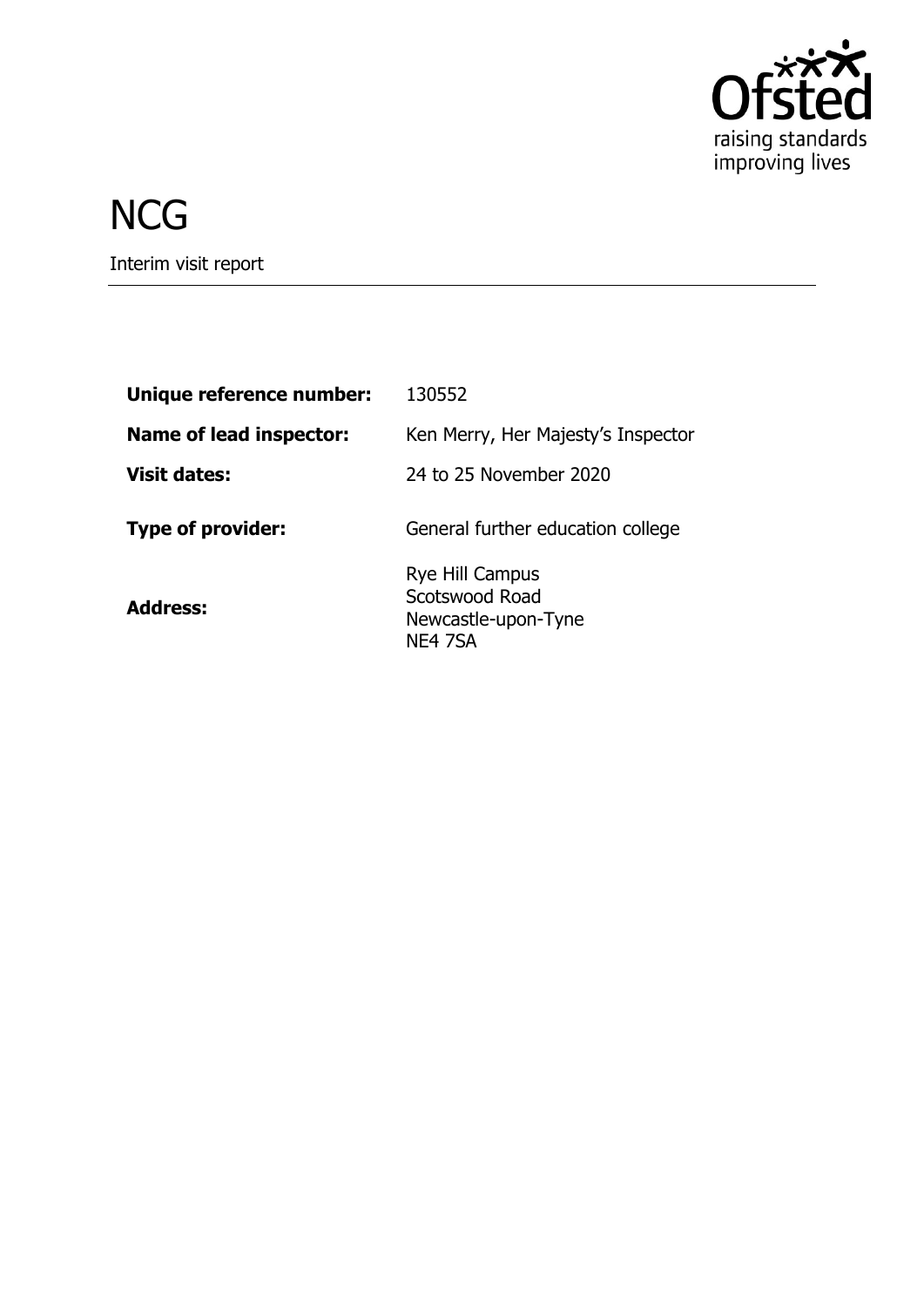

## **Interim visit**

### **Context and focus of visit**

On 17 March 2020, all routine inspections were suspended due to the COVID-19 (coronavirus) pandemic. As part of our phased return to routine inspections, we are carrying out '[interim visits](https://www.gov.uk/guidance/interim-phase-further-education-and-skills-providers#interim-visits)' to further education and skills providers. Interim visits are to help learners, parents, employers and government understand how providers are meeting the needs of learners and apprentices in this period, including learners with high needs and those with special educational needs and/or disabilities.

We intend to return to routine inspection in January 2021 but will keep the exact timing under review.

The focus of these visits is on the themes set out below and the findings are based on discussions with leaders, managers, staff and learners.

Following changes to government guidance and the imposition of COVID-19 lockdown restrictions, we made this visit remotely to reduce pressure on the provider.

#### **Information about the provider**

NCG is a very large further education provider that consists of Carlisle College, Kidderminster College, Lewisham College, Newcastle College, Newcastle Sixth Form College, Southwark College, and West Lancashire College. NCG provides education and training to approximately 11,000 learners on study programmes, 6,150 learners on adult learning programmes, 1,800 apprentices, and 500 learners who have high needs.

#### **What actions are leaders taking to ensure that they provide an appropriate curriculum that responds to the reasonable needs of learners and stakeholders and adapts to changed circumstances?**

Senior leaders for the group responded to the pandemic by providing the individual college leaders with a set of expectations about teaching and the curriculum in the changed circumstances. College leaders explained that they act in line with these expectations, taking account of the local context and their learners.

Leaders have supported teachers to improve their skills and confidence to teach online. They have revised their teaching strategy to set out clear expectations about the standards that teachers should meet when teaching remotely. Managers check the quality of online teaching through remote lesson observations and online scrutiny of learners' work. Teachers participate in a range of developmental activities to improve their practice. For example, at West Lancashire College, several teachers have undertaken accredited training with a prestigious technology company.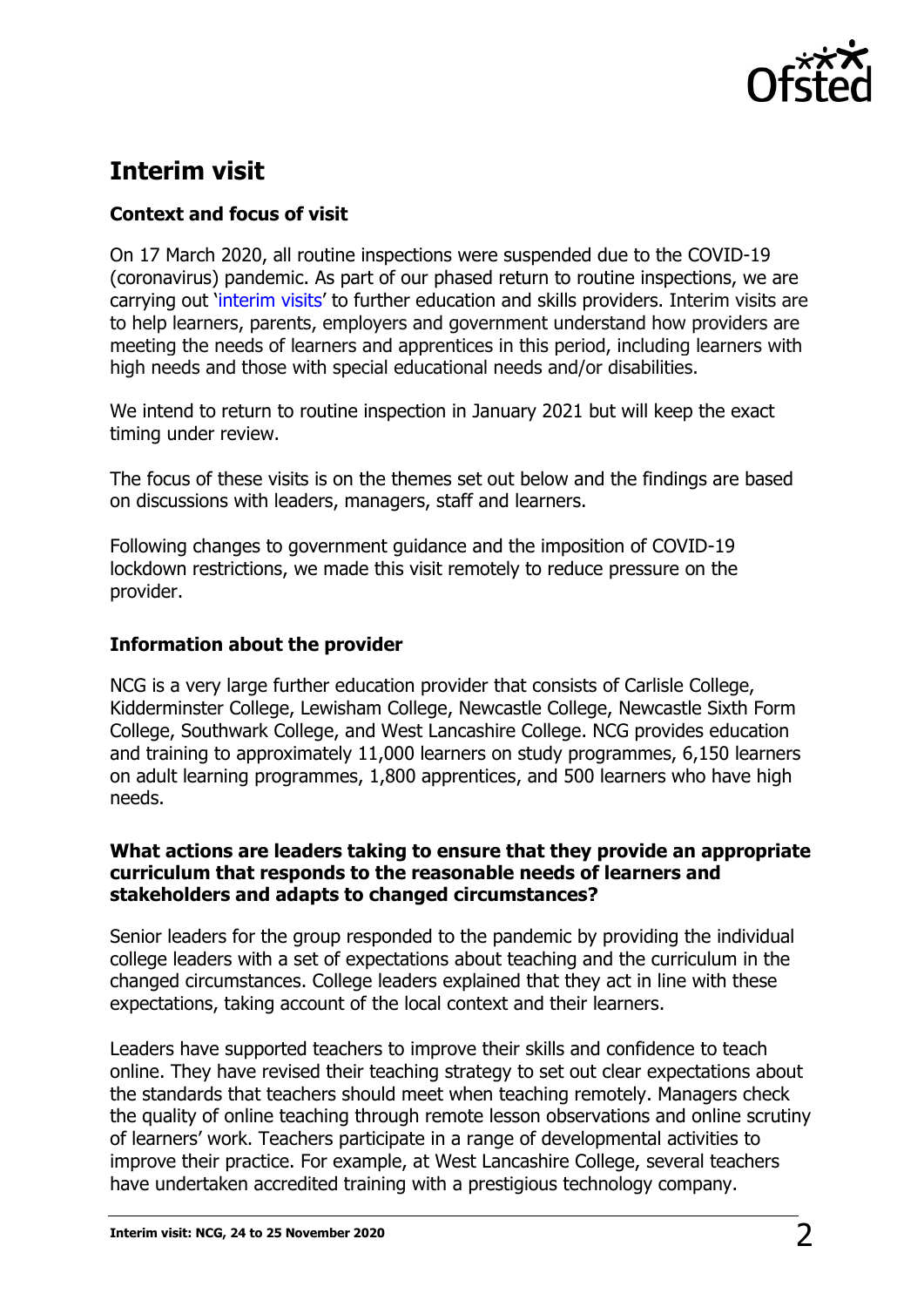

Leaders have adapted the content and delivery of the curriculum depending on the level of the course and the subjects that learners study. Where they believe learners would benefit from increased face-to-face delivery, such as at Newcastle Sixth Form College, they have planned timetables to facilitate this. On many sites, leaders prioritise face-to-face lessons for learners with high needs and those on skills-based vocational courses, such as construction or hairdressing.

On sites where space is limited, leaders have made arrangements to use additional facilities to increase the capacity to provide learning that meets COVID-19 safety arrangements. For example, managers have moved learners in Carlisle into a vacant secondary school to increase the number of rooms available for teaching. Learners on performing arts courses at Southwark College use local public space as an openair dance studio.

Leaders believe that the proportion of learners who achieved their qualifications in the last academic year was unaffected by the pandemic. They recognise, however, that apprentices did not achieve as well. This was due to the large number of apprentices who were furloughed and the lack of opportunities for end-point assessment during the COVID-19 restrictions.

Employers and other partner organisations from all regions are positive about the response of NCG leaders to the challenges of the pandemic. They told us that the provision of online learning is effective and that learners receive the support they need. Subcontractors are positive about the help that they receive to increase the digital skills and confidence of their teachers.

Leaders have responded to changes in local employment needs across the regions in which they operate. Managers have increased the number of places available in health-related subjects at most sites as more learners have the ambition to work in the health services. For example, they have increased the volume of employmentrelated programmes on offer at Southwark College due to requests from local Jobcentre Plus officials to address growing levels of unemployment in the borough.

#### **What steps are leaders, managers and staff taking to ensure that the approaches used for building knowledge and skills are appropriate to meet the reasonable needs of learners?**

Teachers across all sites have used assessment to identify gaps in learners' knowledge, skills, and behaviours caused by lost learning during the pandemic. Teachers have used this information to change the order that they teach the topics in their subject to fill the gaps.

Staff provide support to learners who need extra help and training to use technology to access the online aspects of their course. For example, teachers coach learners to develop the digital skills they need, such as how to save documents correctly and how to use video call technology appropriately.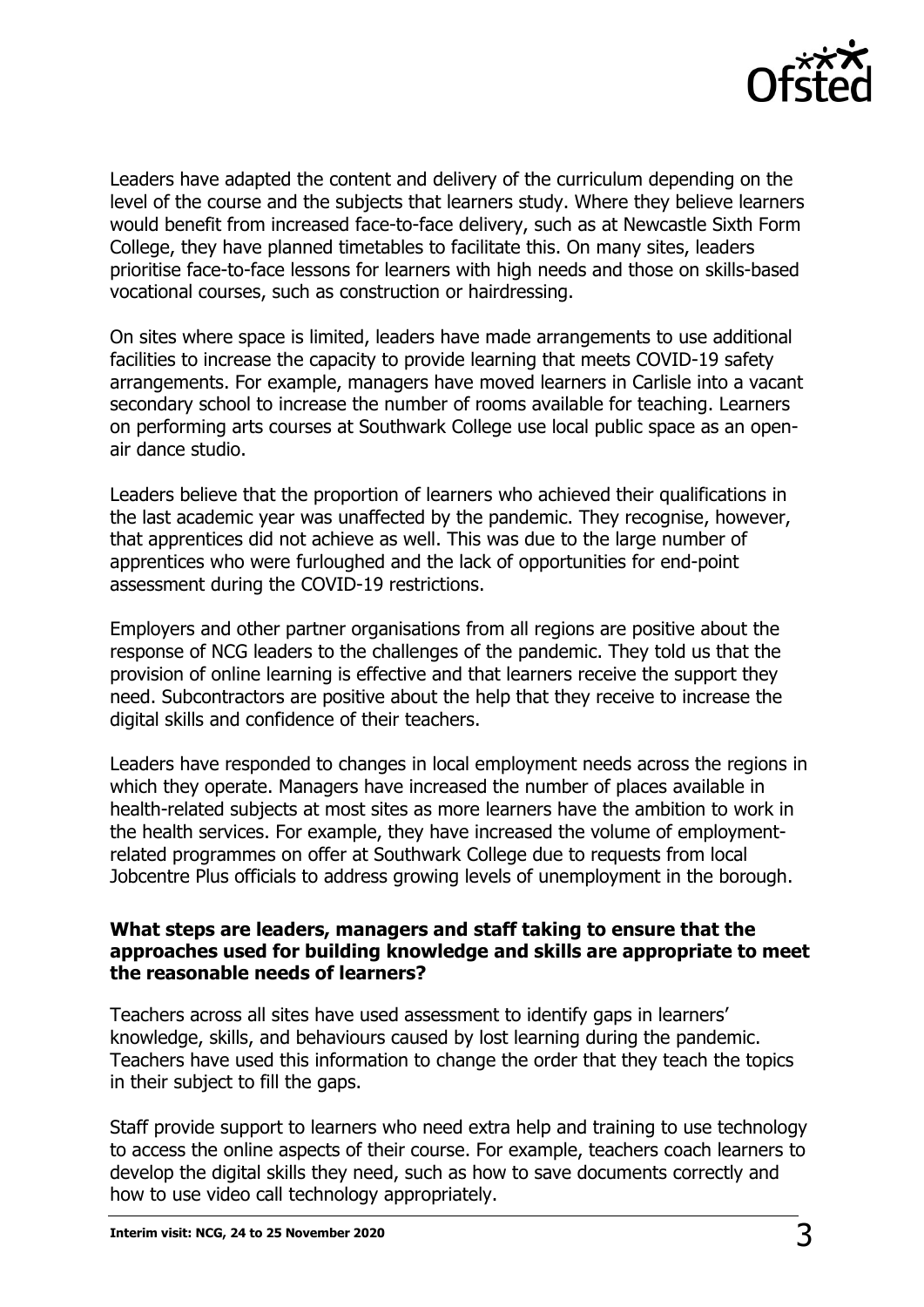

Leaders believe that learners attend and participate enthusiastically in remote learning. Learners comment that the quality of remote learning has improved over time. Where necessary, managers provide learners with the equipment that they need to engage with online learning.

Staff adjusted the way that they provided careers advice and guidance to reflect the changing circumstances brought about by the pandemic. They used telephone calls and virtual activities, such as video tours of campus facilities, to replace the need for new learners to physically visit college sites. Staff also supported new learners with 'summer packs' of activities to prepare them for the move into college.

Throughout the pandemic, staff have supported learners with special educational needs and disabilities (SEND). Many sites, including Lewisham College and Newcastle College, remained open to learners with SEND throughout the COVID-19 restrictions. Leaders ensured that transition activities for learners with SEND happened on site during the summer, so that learners were less anxious about starting college at the start of this academic year.

Teachers and learners explained how they have worked together to overcome some of the challenges that remote learning has posed for practical subjects. For example, learners studying music at Kidderminster College take part in online music productions. Learners on catering courses at Lewisham College cook at home following online demonstrations. Learners on hairdressing courses at Newcastle College practise their skills on mannequin training heads at home.

#### **How are leaders ensuring that learners are safe and well informed about potential risks, including from online sources?**

Leaders and staff work closely with partner agencies, such as local authorities and the police, to ensure that learners are well supported and kept safe. They are acutely aware of the additional challenges that learners face due to the pandemic. They ensure that learners can continue to access essential support services, such as counselling and pastoral care.

Learners and apprentices receive guidance and training on how to stay safe in all environments, including online. They are aware of risks such as online scams and cyber-bullying. They know how to report any safeguarding concerns and they feel safe at college and at work.

Teachers receive training in online risks and other risks exacerbated by lockdown, such as domestic violence and gang activity. They also receive guidance on minimising the risk of COVID-19 infection. They use this information to keep learners and themselves safe. Leaders check how staff and learners are implementing online safety strategies by observing lessons remotely.